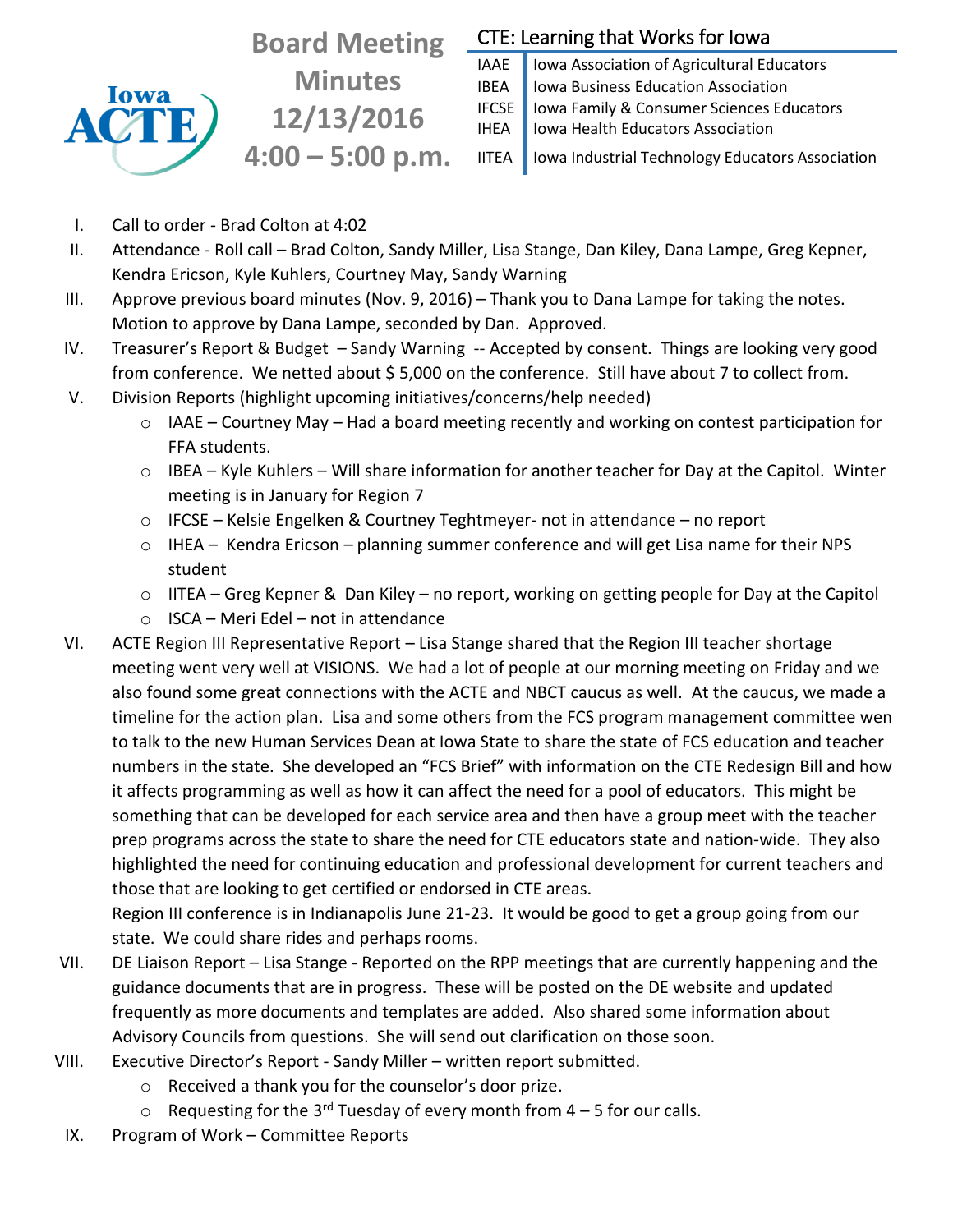- o Conference Sandy Warning, Sandy Miller Conference Date Discussion -- Dana will create a google calendar that divisions can put their division conferences with dates to help us plan around. She will do that this week and everyone should have their dates in by December 20.
- $\circ$  Awards and Scholarships Dana Lampe Dana sent out an email with hints and suggestions. She will ask the award committee members to look at them again. She also needs to know if the awards committee people have changed from the divisions because they will be doing the judging. March 1 is the due date for application for Region III for the state winners. Four are eligible to move on.

State deadlines have been all over, but it needs to be before our conference date and 3-4 weeks before that date so we can read and score the applications and purchase the plaques as well. Suggestion to have the deadline September 15. Dana will get the committee together.

- o Membership Report Sandy Miller Currently we are at 457 paid members and our goal is 500. We need to think about doing a membership drive. Each division should look at their numbers and determine how they will increase their membership numbers. She will send a membership form out and we need to determine at a way for divisions to work on this. Who are our membership committee members? Brad and Sandy will discuss and report back. Sandy is already asking people to advocacy events to be a member of our association.
- o Policy Development Barb Lemmer not in attendance/no report
- o Communications Barb Lemmer not in attendance/no report
- o Nominating Committee Barb Lemmer not in attendance/no report
- X. Unfinished business
	- CTE Day at the Capitol 1/31 (students needed)
		- Contact Sandy if schools want to come. She has the rotunda reserved so there is space and we want to fill it up!
		- 2 Ind. Tech. groups currently
- XI. New business
	- o Lisa will set up ZOOM sessions for the rest of the meetings.
	- o NPS Webinars will be set up starting in January.
- XII. Other?

FFA request on splitting sponsorship was taken care of with a discussion that Sandy Miller had with Barb. The new rotations don't really allow for this to work.

Strategic plan discussion/Committee for future meetings as well as a Face to Face meeting.

XIII. Motion to Adjourn by mutual Dan and seconded by Dana. Jan.  $17<sup>th</sup>$  next meeting at 4 PM.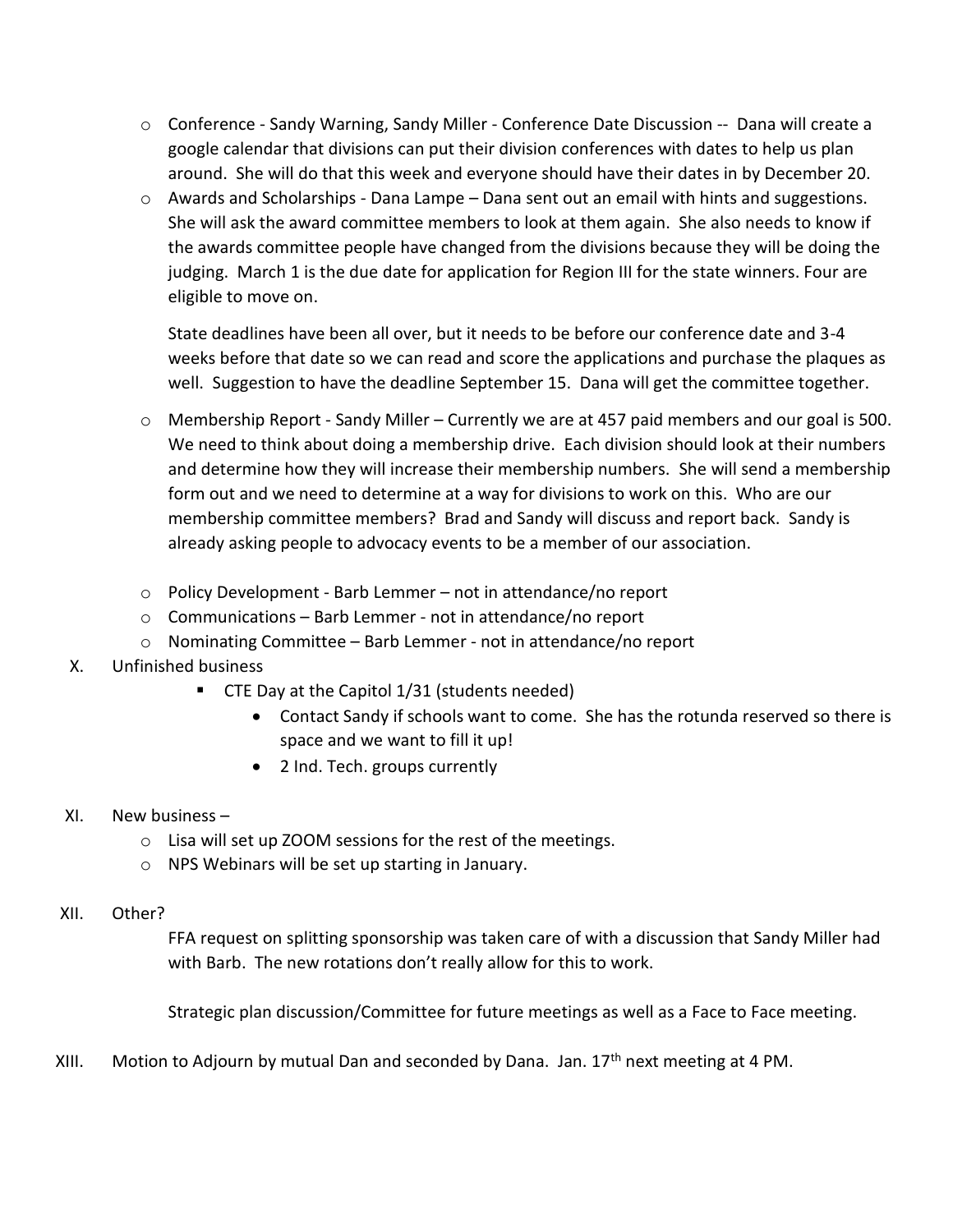

# **Executive Director Report 12.13.16**

### CTE: Learning that Works for Iowa

IAAE | Iowa Association of Agricultural Educators IBEA | Iowa Business Education Association IFCSE Iowa Family & Consumer Sciences Educators IHEA | Iowa Health Educators Association IITEA | Iowa Industrial Technology Educators Association

#### Quality Association Standards Award

Iowa was a recipient of the Quality Association Standards Award for 2016 and received this recognition (certificate, several QAS pins and year plate to go on our plague) at ACTE VISION. This makes four years in a row!

#### Advocacy Events

#### $\triangleright$  Iowa Association of School Boards (IASB) conference at the Iowa Events Center:

November 16, 3:30 – 5:00

FCS teacher, Alison Thompson, along with two students from Southeast Polk FCS Middle School showcased projects and curriculum from a gerontology unit.

Ag teacher, Jamie Christiansen, along with two Ag Sci students from Midland H.S. showcased water quality testing.

November 17, 9:00 a.m. – 2:00 p.m.

FCS teacher, Sherry Vogel, and six students showcased their culinary program and gave out delicious mini tarts.

Two teachers from Southeast Polk, Brett Rickabaugh and Kirby Vanwey, showcased trophies and information about the Iowa Industrial Tech Expo for a couple hours in the afternoon.

 $\triangleright$  CTE Day at the Capitol: January 31, West and South Wings of the Rotunda.

Set- up 8:00 – 9:00 a.m.

Display time: 9:00 – 3:00 p.m. Teachers need to contact me with their names, program and student names by January 24 if they plan to attend.

We currently have three Ag Science, four FCS and two Industrial Tech programs that have shown interest in attending.

#### We need Business and Health Science representatives!

 **National Policy Seminar**: March 13 – 15, 2017. This coming year, the following CTSO's are up for attendance in the rotation: Agriculture (FFA), Business – (BPA – Secondary), Family and Consumer Sciences (FCCLA), Health Science (HOSA).

#### Iowa Fact Sheet

The rough draft has been written.

#### VISIONS

Approximately fifty Iowans attended including Lisa Stange, Dana Lampe, Brad Colton, Greg Kepner, Barb Lemmer, Sandra Miller, Pradeep Kotamraju, Kelli Diemer and Andrew Wermes.

Voting Delegates were Lisa, Dana and Brad.

Sandy Miller participated in the State Leadership Training Program.